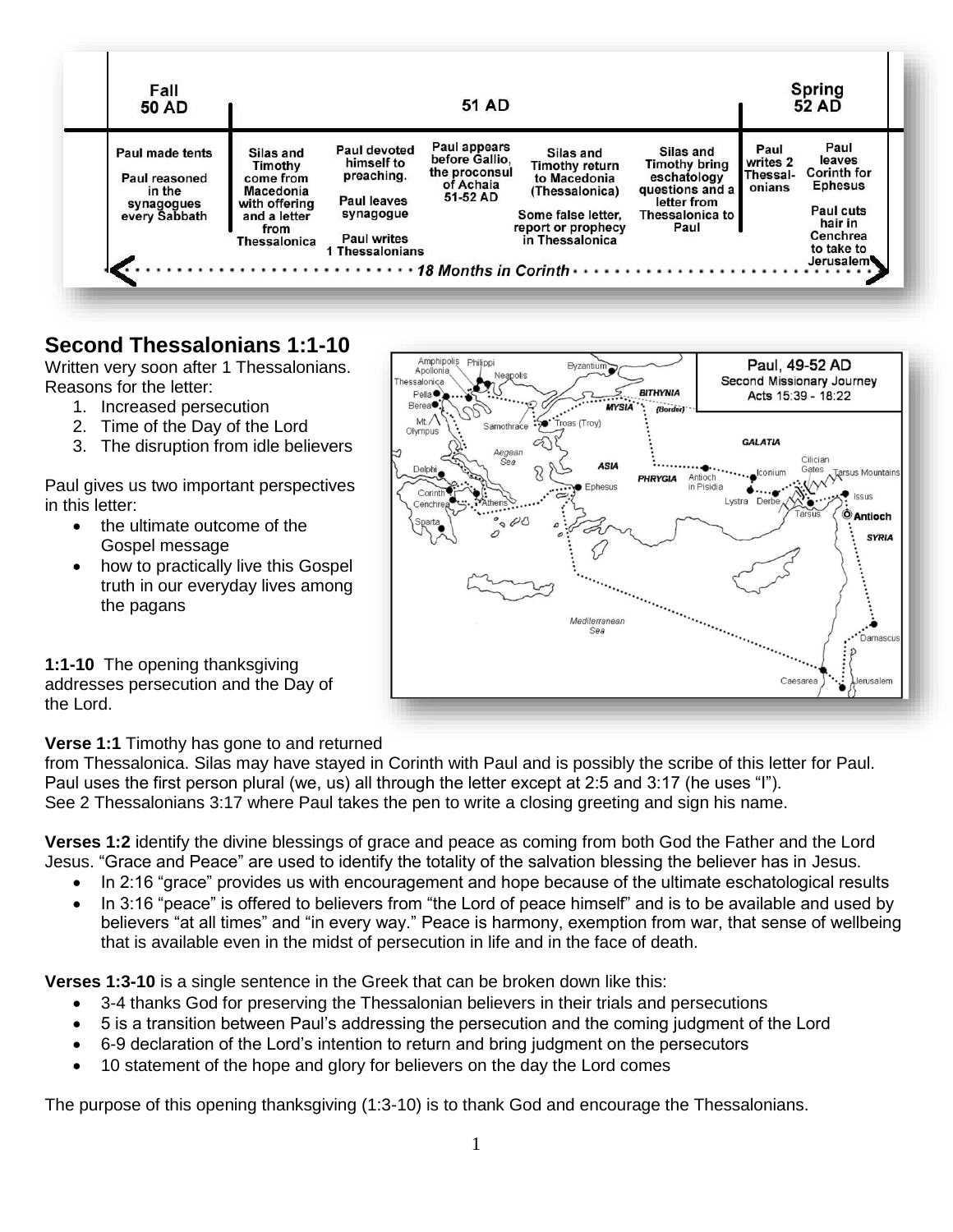**1:3-4** "ought always to thank God" is *opheilomen* and means it is our duty, obligation and necessary to thank God. This is true because God is doing good things in the midst of our lives.

"rightly so" is *axios* which has the basic meaning of "worthy" and is used here to mean it is proper, it is right it is fitting because God is the source of the good.

In the Thessalonian's case God was the one causing:

- 1. "your faith is growing more and more"
	- a. In the midst of trials their faith is growing
	- b. God is the source and cause of that growth
	- c. Paul desires to feed their faith and help it grow in the midst of persecution by reminding them of the eschatological results found in 2:1-12. This information concerning the ultimate result was to help strengthen their faith.
- 2. "the love every one of you has for each other is increasing."
	- a. Paul addresses "love" and again adds to their knowledge concerning "love" and what it looks like in 3:6-16
	- b. This "love" is manifesting in actions, attitudes and words among the Thessalonians. It does not mean they were "feeling more love" but that they were manifesting love in their relationships with each other.
	- c. Notice Paul is not simply concerned with the Thessalonians getting saved or having faith to get saved, but was now writing to teach them in order to help their faith manifest in mature strength and fullness of love in their daily lives.

Thanksgiving prayers in Second Thessalonians:

- 1. 1:3-5
- 2. 2:13-17

Thanksgiving prayers in First Thessalonians:

- 1. 1:3
- 2. 2:13
- 3. 3:9

This opening thanksgiving leads Paul into his first of three concerns: encourage them in persecutions and trials."

Paul does this by connecting the current situation of suffering/persecution with the final eschatological result. **1:5 "All this is evidence that God's judgment is right, and as a result you will be counted worthy of the kingdom of God, for which you are suffering.**

"evidence" (endeigma) means "evidence, proof, the means by which one knows that something is a fact." The word "evidence" is difficult to connect to the context of the thanksgiving.

- 1. Was the "evidence" the fact that God had strengthened the Thessalonians in the midst of persecution? Then this was a sign of God's intention to ultimately deliver them in the end. The Thessalonians deliverance would result in the overthrow of their persecutors in the end.
- 2. Or, was the "evidence" the persecutions by the unbelievers? Then the "sign" that God's ultimate deliverance was inevitable in the future was the Thessalonians current suffering. In the end the believing Thessalonians would be delivered and the unbelievers would be destroyed.
- In Philippians 1:27-28 the Philippians faced persecution without fear and in full confidence in the face of their opposition. This fearlessness was a "sign to them that they will be destroyed, but that you will be saved" apparently on the "Day of Christ" mentioned in Phil. 1:6 and 1:10
- 1 Peter 4:17-19 says judgment begins with the household of God now and ends with the judgment of unbelievers.
- 1 Peter says suffering and trials test the believer's character and faith during their life in 1:7 and 4:12.
- 1 Thess. 2:14 and 3:3-4 the Thessalonians suffering was the proof of their faith.

"worthy" (kataxioo) means "to consider worthy" or "declare worthy." Faithfulness in suffering in the NT letters is often connected with being "worthy" of the coming kingdom.

## **1:6 "God is just: He will pay back trouble to those who trouble you"**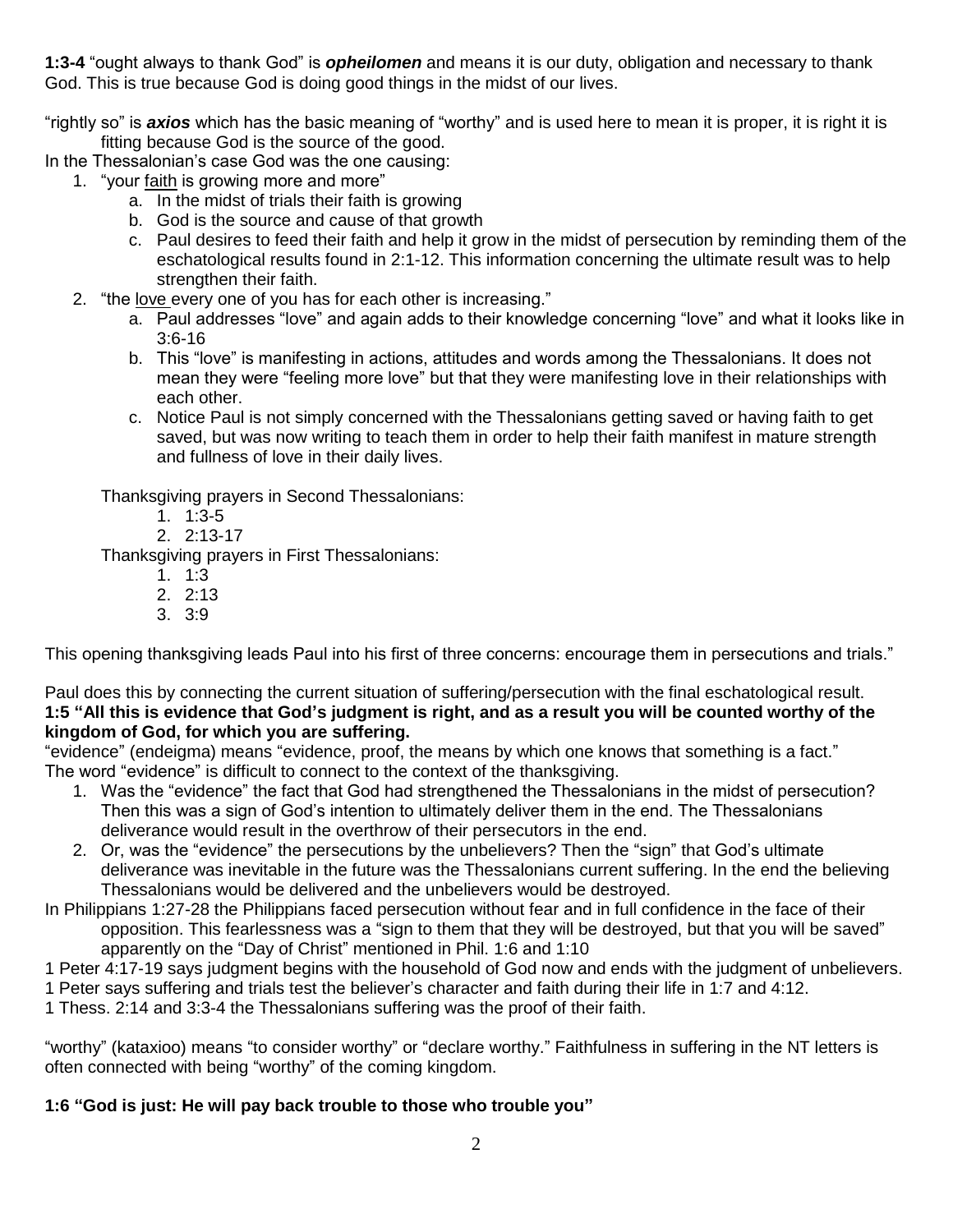Basic "eye for an eye" justice by the Lord who will "thlipsis" or bring affliction to those who brought you affliction. The Lord will give his afflicted believers "rest" and those who persecute his believers will be afflicted with "trouble."

Isaiah 66:1-9

## **1:7 "and give relief to you who are troubled, and to us as well. This will happen when the Lord Jesus is revealed from heaven in blazing fire with his powerful angels."**

"relief" means the lifting of the pressure caused by the persecution.

**APOKALPSEI** ---"revealed" is *apokalypsei* (1 Cor. 1:7; 1 Peter 1:7, 13; 4:13 and Luke 17:30) it means "the removal of the veil" most often used with a divine "revelation" or unveiling of a truth or part of the divine mystery. Here Jesus would be "unveiled", "revealed" or *apokalypsei*.

The "revealing" or "apokalypses" includes the same as the first letter:

- "from heaven"
- $\bullet$  "with the angels of his power" as in Zech. 14:5 and 1 Thes. 3:13
- $\bullet$  "in blazing fire" as in Isaiah 66:15 with the end of the phrase coming from Isaiah 66:4
	- o Paul in 1 Thes 1:6-8: *of the Lord Jesus…in flaming fire, giving punishment to those who do not know God and to those who do not obey the gospel of our Lord Jesus Christ*
	- o Isaiah 66:15: *The Lord as fire will come, and as a storm his chariots, to recompense with wrath, punishment and repudiation in flaming fire*
	- o Isaiah 66:4: *Says the Lord (verse 2)…I will repay them because I called them and they did not obey me*

In 1 Thess. 4:16 the Lord will come down from heaven, with a loud command, with the voice of the arch angel and with the trumpet call of God. ("meet" is "apantesis" a technical term of a meeting of a delegation of citizens from a city with a dignitary approaching their city to show respect and to escort the dignitary back into their city as in Matt. 25:6, "But at midnight there was a shout, 'Behold, the bridegroom ! Come out to meet him,'" and Ac28:6, And the brethren, when they heard about us, came from there as far as the Market of Appius and Three Taverns to meet us; and when Paul saw them, he thanked God and took courage.")

**PAROUSIA** ---In other places in the books of First and Second Thessalonians the "coming" of Jesus is referred to as the *parousia* (1 Thess. 2:19; 3:13; 4:15; 5:23 and 2 Thess. 2:1). *Parousia* is an event, arrival, advent, presence. "presence, the coming, arrival, advent" . Used in 1 Thess. 3:13

## **1:8 "He will punish those who do not know God and do not obey the gospel of our Lord Jesus."**

#### **1:9 "They will be punished with everlasting destruction and shut out from the presence of the Lord and from the majesty of his power..."**

Literally: "They will pay the penalty."

This is a double sided judgment also found in Isaiah 2:10:

- 1. "punished with everlasting destruction" typical "fire is not quenched and worm does not die" stuff
- 2. "shut out from the presence of the Lord and from the majesty of his power" their personal character is forever set incapable of knowing Jesus or perceiving his wisdom, light, power, glory. Forever they will be less than human. Isaiah refers to this in Isaiah 2:10 as hiding "from the face of the Lord" and "from the glory of his might."

## **1:10 "…on the day he comes to be glorified in his holy people and to be marveled at among all those who have believed. This includes you, because you believed our testimony to you."**

**ERCHOMAI** --"come" is "erchomai" and means "to come" "to come from one place to another" and erchomai is used of persons arriving to appear, to come before the public and to make one's appearance.